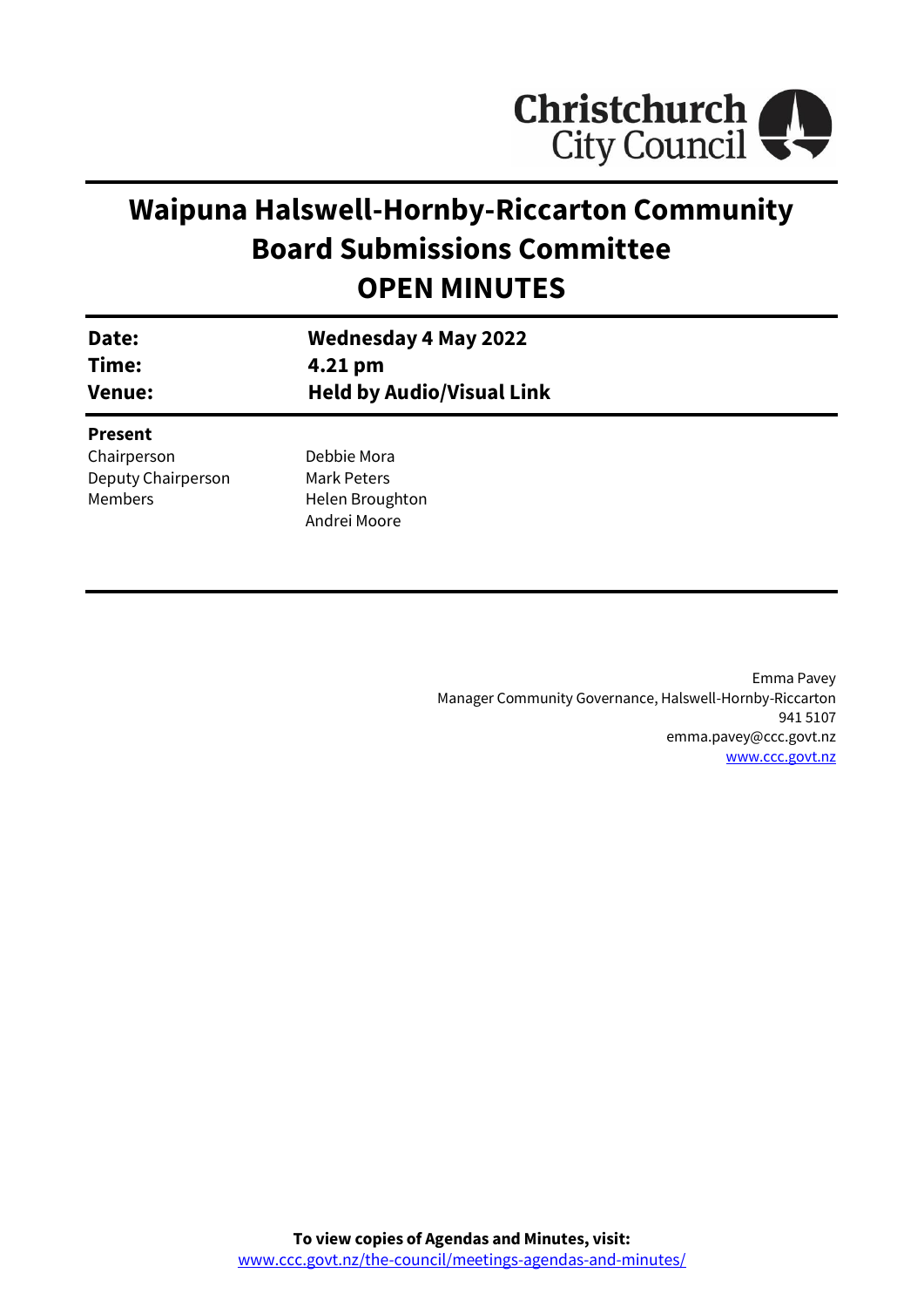

### **Part A Matters Requiring a Council Decision**

**Part B Reports for Information**

### **Part C Decisions Under Delegation**

**Secretarial Note:** It is noted that this meeting was held via audio/visual link on the Zoom platform due to the country being under COVID-19 Protection Framework (the Traffic Alert System) on the date the meeting was scheduled. These minutes provide a written summary of the meeting proceedings.

The Chairperson opened the meeting and notified members that the meeting was being publicly livestreamed on YouTube and that the recording would be kept online for future viewing.

## **1. Apologies Ngā Whakapāha**

The Chairperson called for apologies. Helen Broughton and Andrei Moore advised that they needed to leave the meeting early and wished to apologise for early departure.

The Chairperson moved that the apologies from Helen Broughton and Andrei Moore early departure be accepted. The motion was seconded by Mark Peters. **Committee Resolved HRSC/2022/00005**

That the apologies for early departure received from Helen Broughton and Andrei Moore be accepted.

Debbie Mora/Mark Peters **Carried**

### **2. Declarations of Interest Ngā Whakapuaki Aronga**

The Chairperson called for any declarations of interest. There were no declarations of interest recorded.

### **Suspension of Standing Orders**

Helen Broughton moved that Standing Orders 17.5 - Members may speak only once and 18.1 - (Temporarily Suspension of Standing Orders), the following Standing Orders be suspended to General procedure for speaking and moving motions be suspended to enable a freer and frank discussion. The motion was seconded by Mark Peters and on being put to the vote was carried unanimously.

### **Committee Resolved HRSC/2022/00006**

That pursuant to Standing Order 3.5 (Temporary Suspension of Standing Orders), the following Standing Orders be suspended to enable informal discussion regarding Agenda Item 4:

17.5 Members may speak only once

18.1 General procedure for speaking and moving motions.

Helen Broughton/Mark Peters **Carried**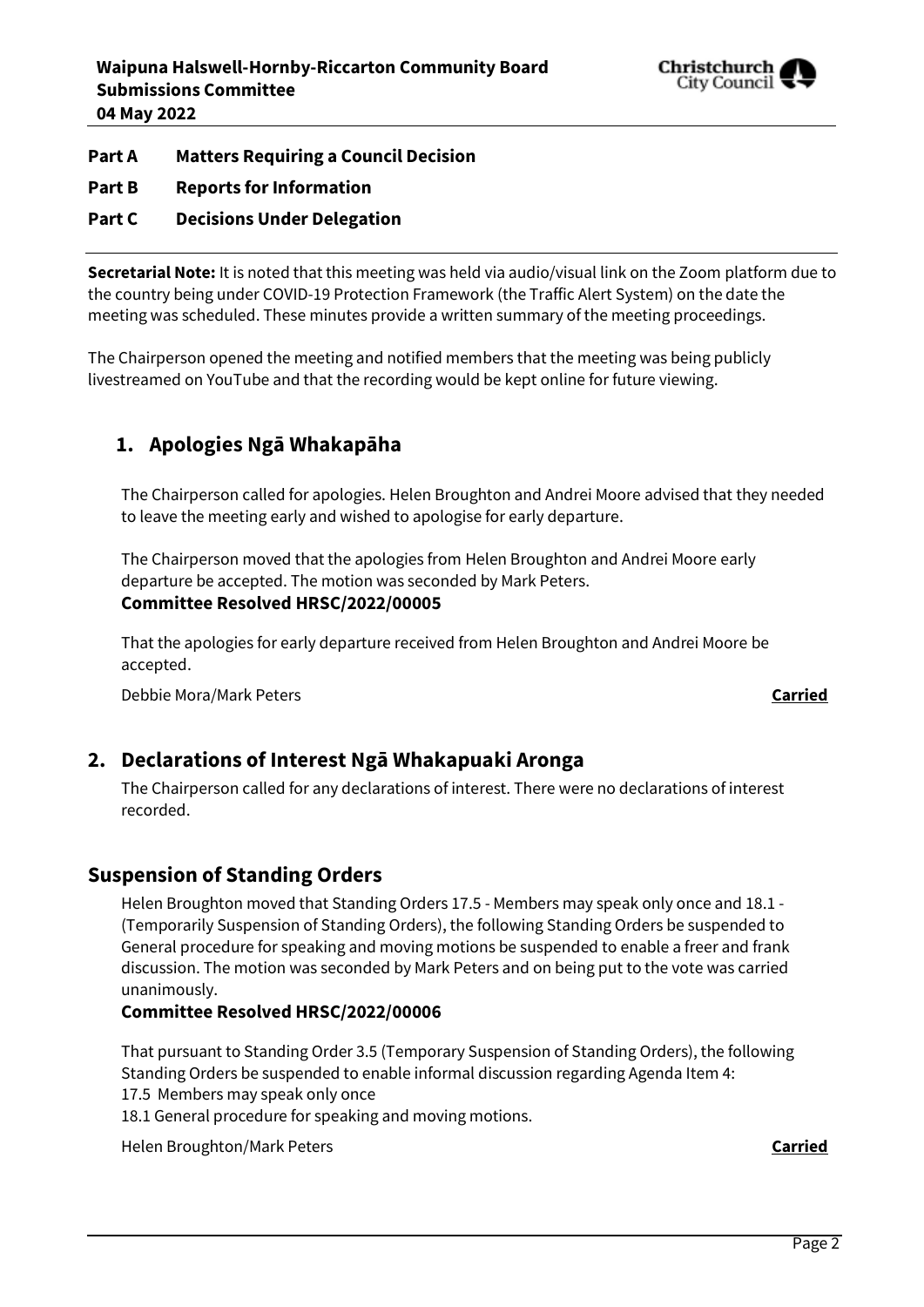

# **4. Draft Housing and Business Choice Plan Change, Draft Coastal Hazards Plan Change, Draft Heritage Plan Change, Draft Radio Communications Pathway Plan Change - Community Board Feedback**

### **Committee Comment**

The Manager, Planning was in attendance and spoke to the report and answered questions. It was clarified that the Council can propose other qualifying matters that are not listed in the Resource Management (Enabling Housing Supply and Other Matters) Amendment Act or National Policy Statement-Urban Development. Some matters are deemed qualifying matters such as infrastructure and heritage and the Council is proposing that heritage buildings currently listed in the District Plan will be qualifying matters. Some other matters not already in the District Plan are proposed as qualifying matters such as vacuum sewer wastewater system constraint areas. The legislation sets a high bar on the introduction of other qualifying matters and site by site evaluations are required. This means that for character areas listed in the District Plan demonstration will be required site by site that each of the properties in that area is justified as a qualifying matter. Consideration must also be given to the loss of housing capacity that will result from an area being a qualifying matter and options presented for how the lost capacity can be achieved elsewhere in the city.

In response to a question from a member about whether the high earthquake risk in Christchurch will be seen to be a qualifying matter the Manager, Planning advised that geotechnical evidence would be required that the level of intensification proposed by the Government cannot be achieved. The same would apply to the level of the water table, evidence would be required that the water table precludes intensification.

It was noted that submitters can propose what they consider should be qualifying matters for example by proposing other areas be included in the proposed Character areas and Residential areas or by proposing a new qualifying matter but that the evidentiary threshold will need to be met.

A member asked if there is an opportunity for the residential character of areas such as Hei Hei and Hornby to be qualifying matters. The Manager, Planning advised that there is a list of character and heritage areas that have been previously assessed that staff are working through and it is possible these areas may be on the list.

It was clarified that Templeton is within the medium density residential zone.

In response to a question from a member about the possibility of provisional protection for areas pending investigation of their heritage or character status, it was advised that the legislation provides that medium density residential standards come into operation when the plan change is notified but that any new qualifying matters will not apply until later.

It was noted that the government has prescribed a streamlined process for decision making with an independent Hearing Panel being appointed by the Council. In the event that the Panel's recommendations are not endorsed by the Council, the Minister for the Environment is to make the final decision.

### **Committee Comment**

Members agreed that a motion be put to receive the Draft Housing and Business Choice Plan Change, Draft Coastal Hazards Plan Change, Draft Heritage Plan Change, Draft Radio Communications Pathway Plan Change - Community Board Feedback information Report, to decide to exercise the Committee's delegated authority to complete Feedback on the Draft Plan Changes on behalf of the Board and to delegate to the Submissions Committee Chairperson to finalise the Board's submission in consultation with Committee members and lodge it.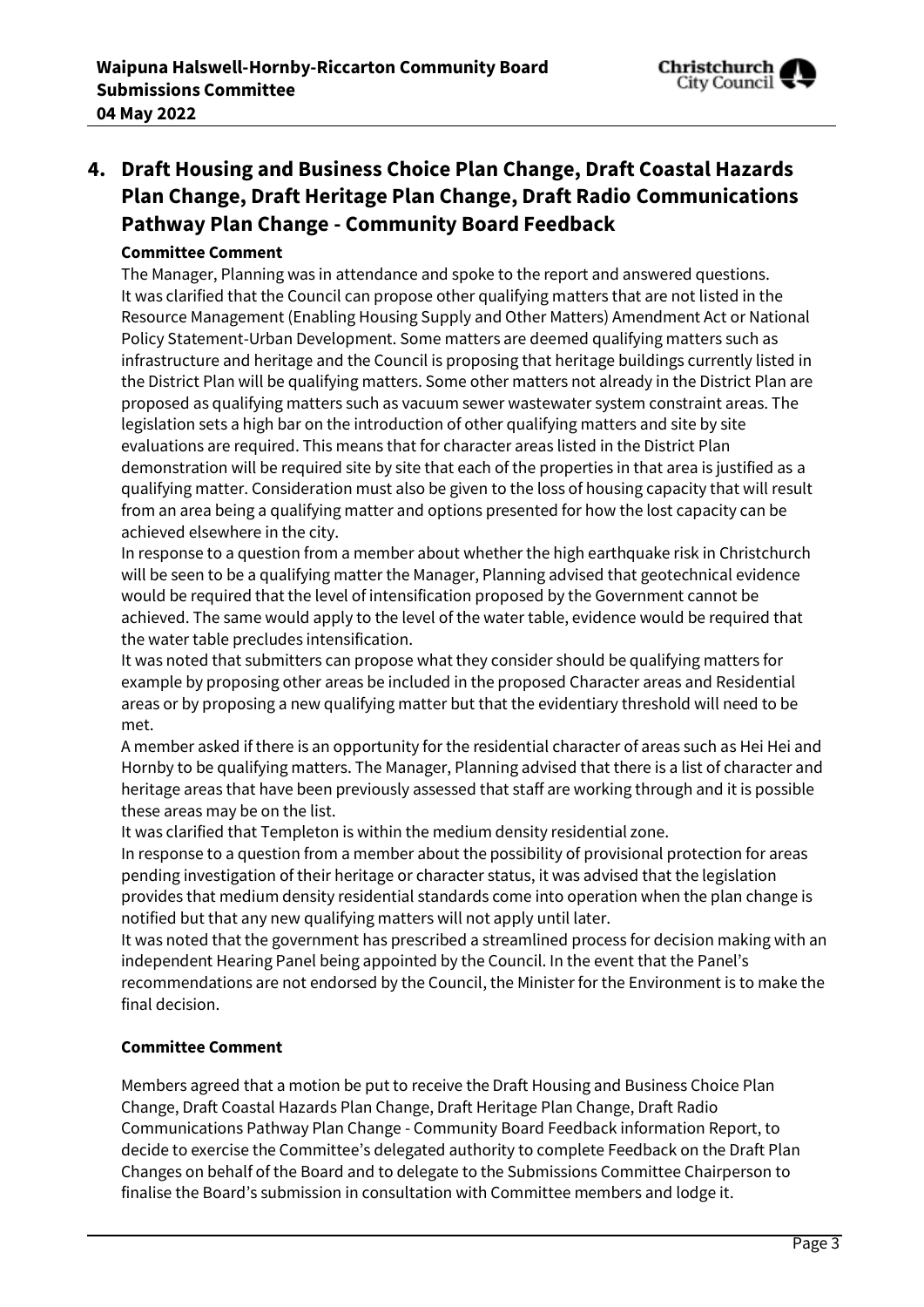

The motion was moved by Mark Peters, seconded by Helen Broughton and when put to the vote was carried.

### **Resumption of Standing Orders**

Following discussion regarding Board Feedback, Mark Peters moved that Standing Orders be resumed for the remainder of the meeting. The motion was seconded by Helen Broughton, and on being put to the vote was carried unanimously.

### **Committee Resolved HRSC/2022/00007**

That the standing orders set aside above, be resumed.

Mark Peters/Helen Broughton **Carried**

### **Staff Recommendations**

That the Waipuna Halswell-Hornby-Riccarton Community Board Submissions Committee:

- 1. Receives the Draft Housing and Business Choice Plan Change, Draft Coastal Hazards Plan Change, Draft Heritage Plan Change, Draft Radio Communications Pathway Plan Change - Community Board Feedback Report.
- 2. Considers preparing feedback on behalf of the Board on the Draft Housing and Business Choice Plan Change.
- 3. Considers preparing feedback on behalf of the Board on the Draft Coastal Hazards Plan Change.
- 4. Considers preparing feedback on behalf of the Board on the Draft Heritage Plan Change.
- 5. Considers preparing feedback on behalf of the Board on the Draft Radio Communications Pathway Plan Change.
- 6. Notes that given the consultation timetable, the Submissions Committee will exercise its delegated authority to complete and lodge feedback on behalf of the Board.

### **Committee Resolved HRSC/2022/00008**

That the Waipuna Halswell-Hornby-Riccarton Community Board Submissions Committee:

- 1. Receives the Draft Housing and Business Choice Plan Change, Draft Coastal Hazards Plan Change, Draft Heritage Plan Change, Draft Radio Communications Pathway Plan Change - Community Board Feedback Report.
- 2. Decides that the Committee will exercise its delegated authority to complete and lodge on behalf of the Board feedback on:
	- a) The Draft Housing and Business Choice Plan Change.
	- b) The Draft Coastal Hazards Plan Change.
	- c) The Draft Heritage Plan Change.
	- d) The Draft Radio Communications Pathway Plan Change.
- 3. Notes that given the consultation timetable, the Submissions Committee will exercise its delegated authority to complete and lodge feedback on behalf of the Board.